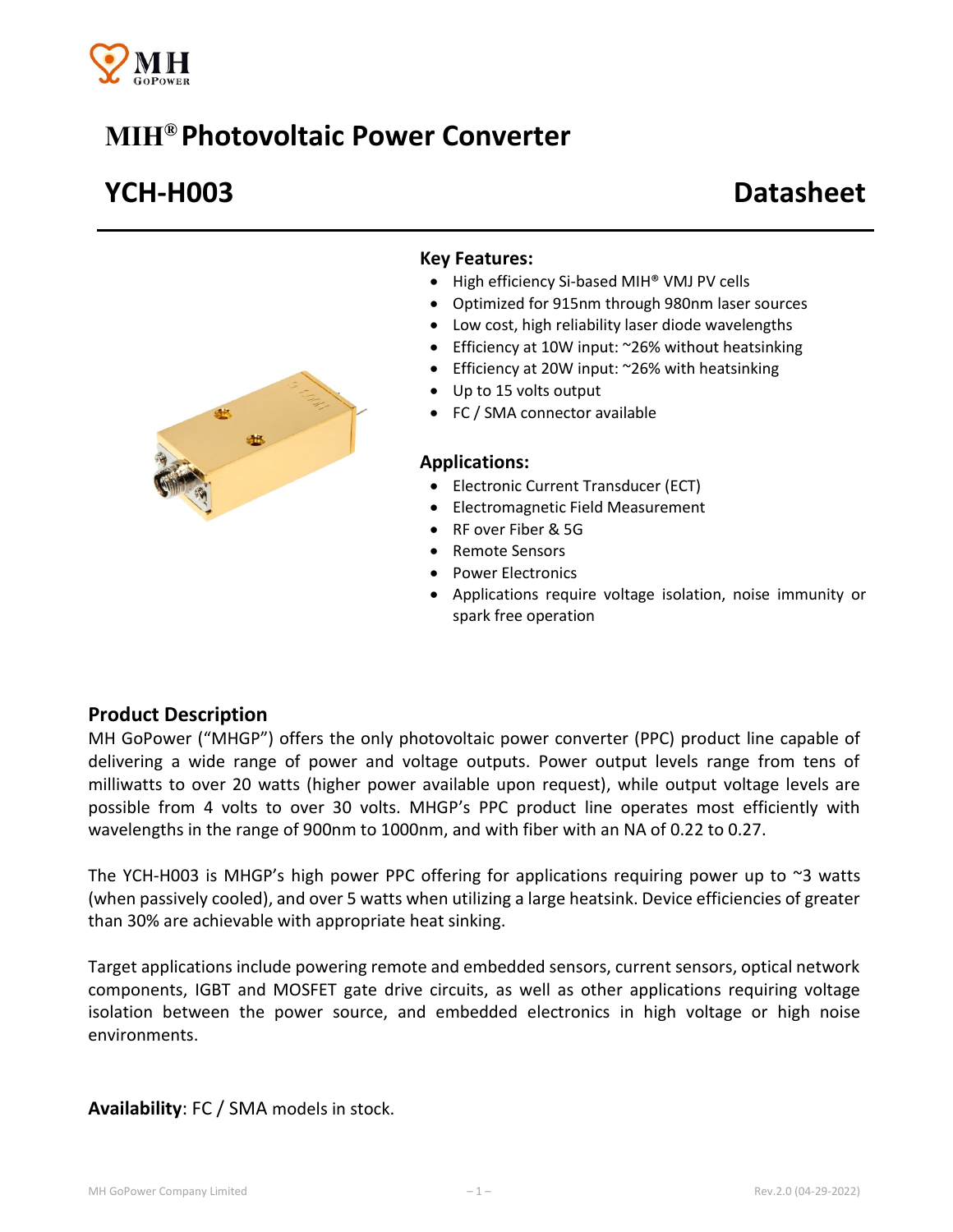

| Optical Power (mW) | 3,000 | 5,000 | 8,000 | 10,000 |
|--------------------|-------|-------|-------|--------|
| Pmax (mW)          | 883   | 1,452 | 2,214 | 2,641  |
| $V$ max $(V)$      | 17.4  | 16.8  | 16.3  | 16.3   |
| $Imax$ (mA)        | 50.8  | 86.7  | 135.6 | 161.8  |
| Efficiency (%)     | 29.4% | 29.0% | 27.7% | 26.4%  |

#### **Electrical Characteristics of YCH-H003 PPC \***

*\* Typical converter performance with ambient temp of ~25°C*

*\* Tested with 975 nm wavelength laser*

*\* PPC and heatsink held in free space, with no active airflow over the heatsink fins or PPC*





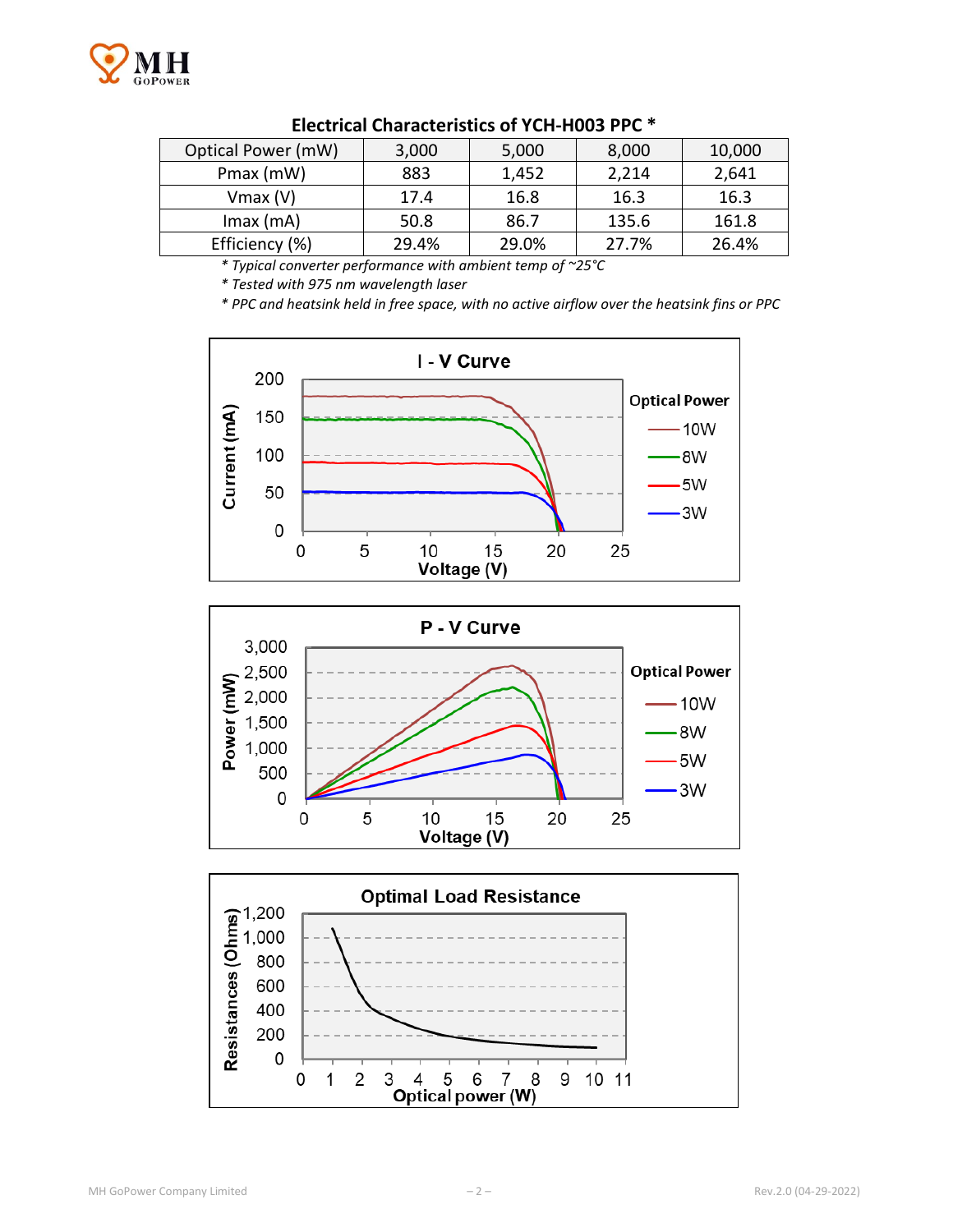



**Passive Heatsinking Option A:** Custom heatsinking can be easily applied to the YCH-H003 PPC to generate higher power output, and higher performance. Heatsink size will depend on the application's operating conditions and power requirements. The below summarizes the performance of the YCH-H003 PPC with 50 x 24 x 16 mm aluminum heatsink. An efficiency of ~28% with 10W input is achieved:

| Optical Power (mW) | 3,000 | 5,000 | 8,000 | 10,000 |
|--------------------|-------|-------|-------|--------|
| Pmax (mW)          | 889   | 1,466 | 2,252 | 2,791  |
| $V$ max $(V)$      | 17.4  | 16.8  | 15.9  | 16.5   |
| $Imax$ (mA)        | 51.1  | 87.5  | 141.6 | 168.7  |
| Efficiency (%)     | 29.6% | 29.3% | 28.2% | 27.9%  |

| Electrical Characteristics of YCH-H003 PPC with Passive Heatsinking A* |  |  |
|------------------------------------------------------------------------|--|--|
|------------------------------------------------------------------------|--|--|

*\* Typical converter performance with ambient temp of ~25°C*

*\* Tested with 975 nm wavelength laser*

*\* PPC and heatsink held in free space, with no active airflow over the heatsink fins or PPC*



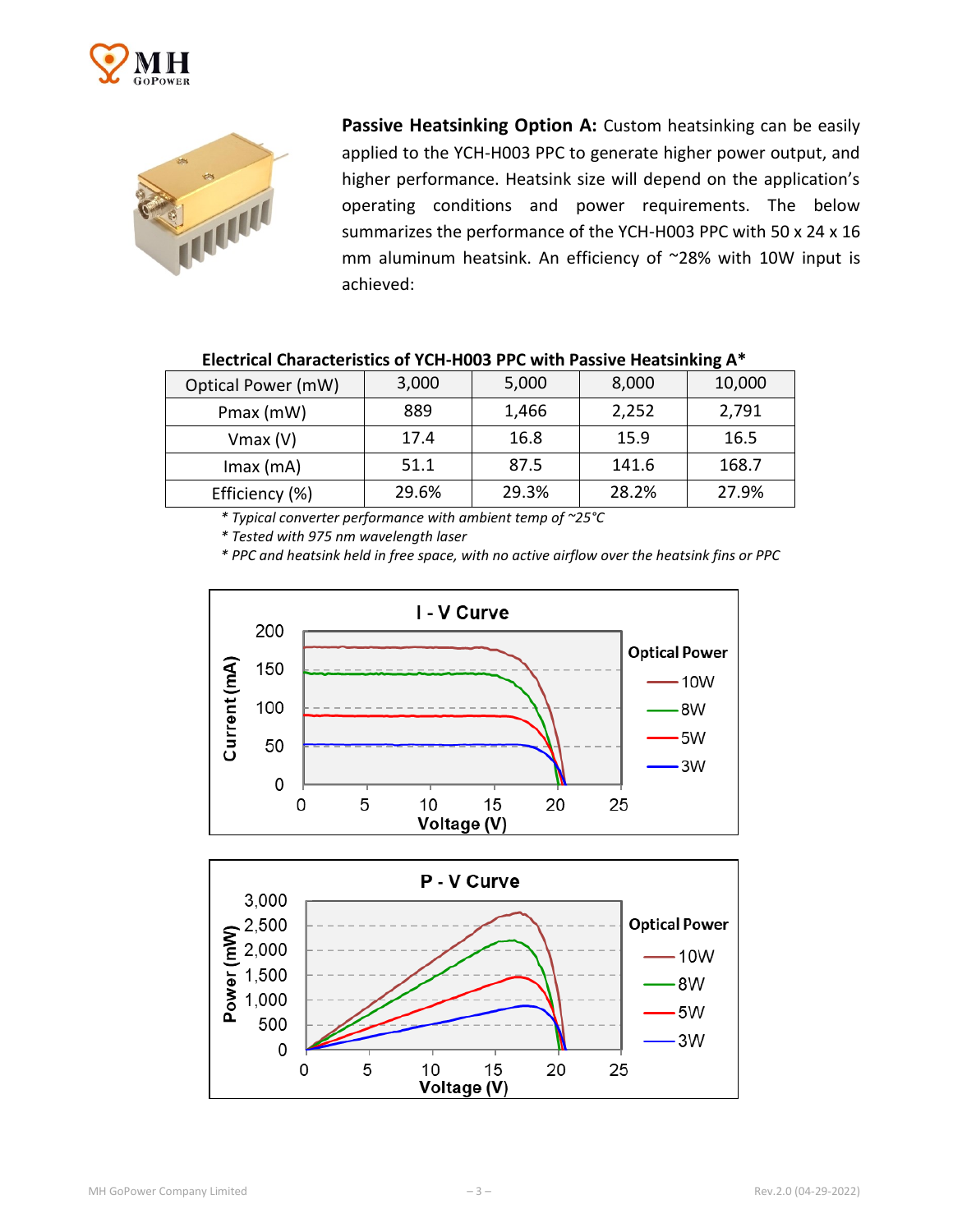



## **Passive Heatsinking Option B:**

The YCH-H003 PPC with a large heatsink demonstrates the ability to generate higher power output, and higher performance. The below summarizes the performance of the YCH-H003 PPC with a 180 x 100 x 60 mm aluminum heatsink. An efficiency of ~26% at 20W input is achieved.

| Optical Power (mW) | 5,000 | 10,000 | 20,000 |
|--------------------|-------|--------|--------|
| Pmax (mW)          | 1,391 | 2,797  | 5,210  |
| $V$ max $(V)$      | 18.5  | 17.8   | 17.4   |
| $Imax$ (mA)        | 75.4  | 157    | 300    |
| Efficiency (%)     | 27.8% | 27.9%  | 26.0%  |

*\* Typical converter performance with ambient temp of ~25°C*

*\* Tested with 975 nm wavelength laser*

*\* PPC and heatsink held in free space, with no active airflow over the heatsink fins or PPC*